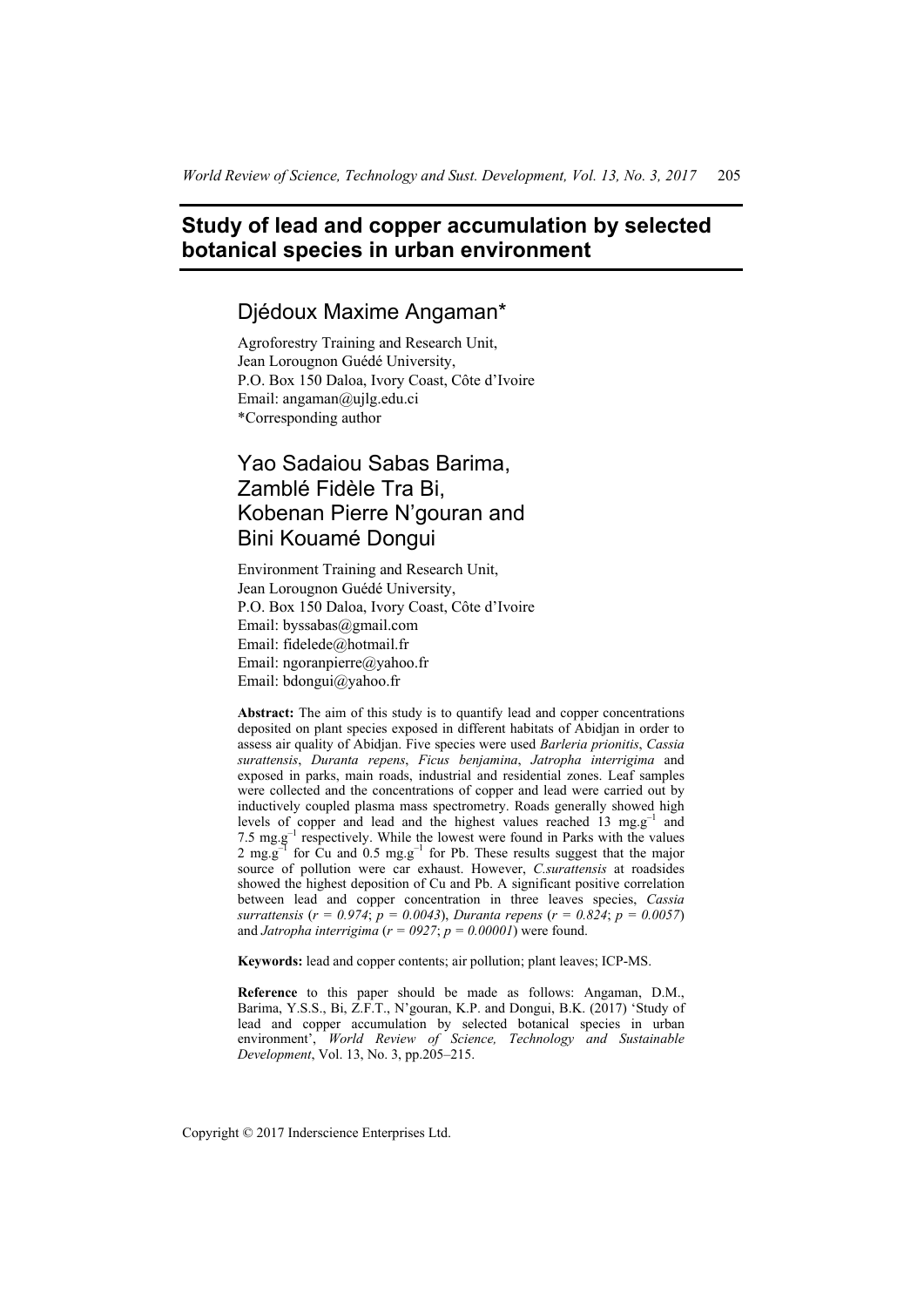**Biographical notes:** Djédoux Maxime Angaman is a Lecturer and Researcher at the Agroforestry Training and Research Unit, Jean Lorougnon Guédé University (Ivory Coast).

Yao Sadaiou Sabas Barima is a Lecturer and Researcher at the Environment Training and Research Unit, Jean Lorougnon Guédé University (Ivory Coast).

Zamblé Fidèle Tra Bi is a doctoral candidate at the Environment Training and Research Unit, Jean Lorougnon Guédé University (Ivory Coast).

Kobenan Pierre N'gouran, is a doctoral candidate the Environment Training and Research Unit, Jean Lorougnon Guédé University (Ivory Coast).

Bini Kouamé Dongui is a Lecturer and Researcher at the Environment Training and Research Unit, Jean Lorougnon Guédé University (Ivory Coast).

### **1 Introduction**

Lead and copper form part of heavy metals the group of metals and metalloids with atomic density greater than 4  $g/cm<sup>3</sup>$ , or 5 times or more, greater than water (Hawkes, 1997).

Most of heavy metals may be important trace elements in the nutrition of plants, animals or humans (e.g., Zn, Cu, Mn, Cr, Ni, V), while others are not known to have positive nutritional effects (e.g., Pb, Cd, Hg). However, all of these may cause toxic effects (some of them at a very low content level) if they occur excessively (Spiegel, 2002).

Metals such as lead, cadmium, mercury and copper are cumulative poisons. They have been reported to be exceptionally toxic (Ellen et al., 1990). Lead has been associated with intoxications leading to problems in the kidney and liver, the central nervous system, reproductive organs and anaemia. Although copper is an essential trace element in the functions of the human body, chronic and excessive intake has been linked with digestive tract problems and cirrhosis of the liver (Oskarsson, 1989; Abdulla and Chmielnicka, 1990).

Atmospheric heavy metals pollution is one of the most serious problems facing human and other life forms nowadays. The toxicity of heavy metal depends a great deal on their chemical form, concentration, residence time, etc. (Mielke and Reagan, 1988; Duffus, 2002). Because of these elements do not decay with time, their emission to the environment is a serious problem which is increasing worldwide due to the rapid growth of population, increasing combustion of fossil fuels, and the expansion of industrial activities (Smodiš and Bleise, 2001).

Monitoring and systematic gathering of information on heavy metal levels in the environment are essential components of any pollution-control system.

Air quality can be monitored by direct measurements of air pollution, using special models or by aid of plant species. Physical and chemical methods provide information about emission and transmission in the atmosphere and concentrations near the source as well as level of deposition. This kind of monitoring provides information about potential effects on the environment but it is not possible to evaluate the real frequency and magnitude of these effects (Borowiak et al., 2014).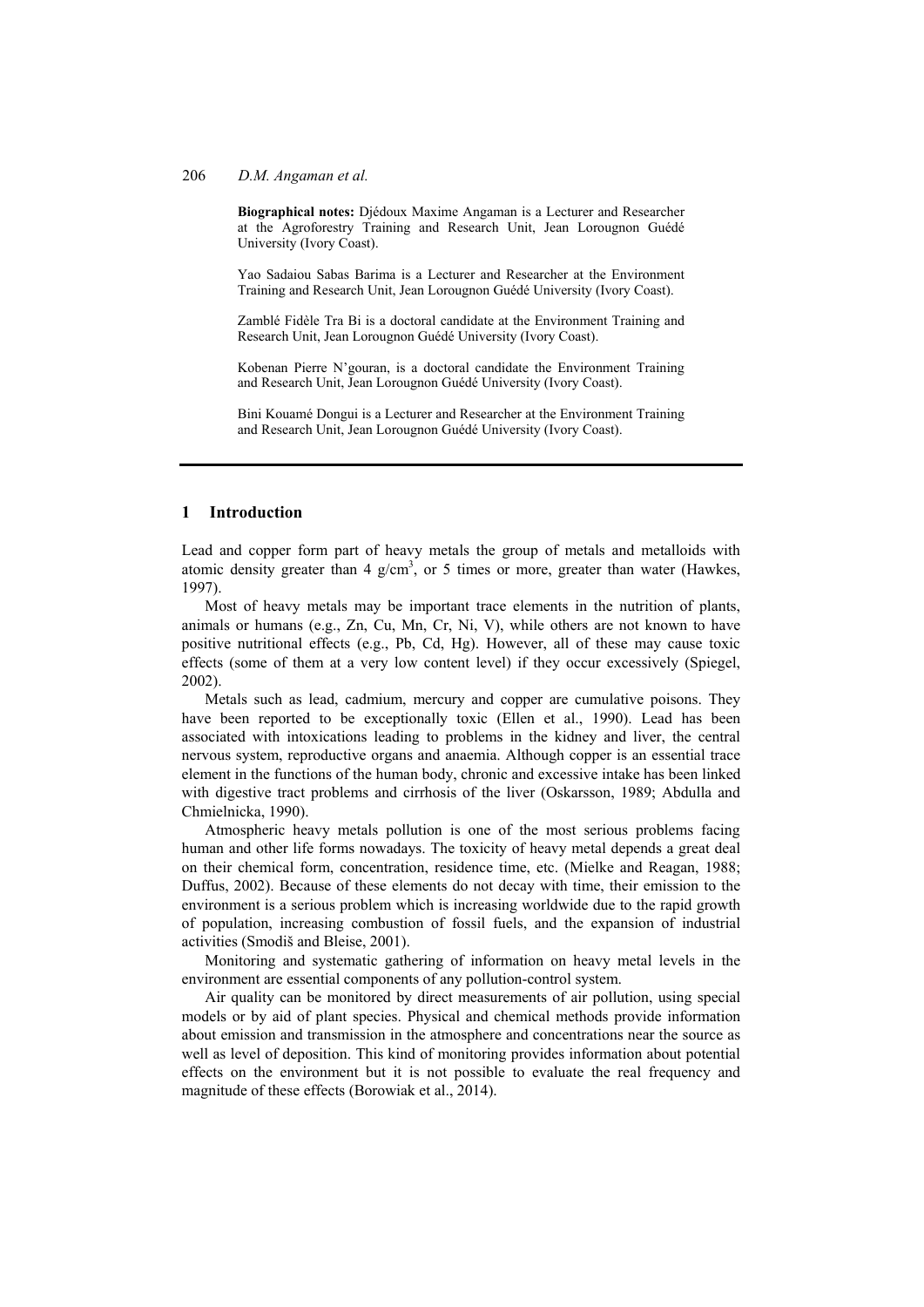Plants can effectively be used as cheap and naturally available monitoring systems or bioassays of the level and type of air, soil and water pollution in an area. The type and concentration of a pollutant can be reliably found in the plants. Biological indications of levels and concentrations of pollution support the changes caused by human activity. Biological methods due to their relatively low costs and widespread are used in many places. The usefulness of tree leaves in detecting atmospheric metals was reported by various investigators for various species of trees (Barnes et al., 1976). In tropical regions, some authors (Osibanjo and Ajayi, 1980; Fatoki, 1987) used heavy metal levels in various species of Nigerian tree bark as an indicator of atmospheric pollution.

In recent years, Côte d'Ivoire (Ivory Coast) has achieved significant strides in its quest for rapid economic growth through industrialisation. Thus, a number of factories, have developed, and with increased affluence generated by income from the export of natural resources (Olade, 1987). The problems of urbanisation, population explosion due to the armed conflicts and the increased use of automobiles have become very common. More than 10,000 used cars arrive in Abidjan each year.

Previous studies were performed by our group in Abidjan on leaf-based particulate matter (PM) biomonitoring using saturation isothermal remnant magnetisation method (Barima et al., 2014, 2016) but nothing is known about heavy metals amounts present into (PM) and its origins. This study aims to quantify lead and copper concentrations accumulated in plant species exposed in different habitats of Abidjan.

## **2 Materials and methods**

#### *2.1 Study area and experimental set-up*

The study was conducted in Abidjan, the largest city in Côte d'Ivoire (5°00'–5°30' N, 3°50'–4°10'W) in West Africa. The city has main automobile fleet constituted in majority of second hand vehicles. All official transport vehicles (about 30,000 in 2010) had diesel engines contain a significant amount of sulphur compared to industrialised countries (UNEP, 2006). The city of Abidjan also contains several parks of which a national park (Banco National Park), a botanical garden, a municipality plants nursery and a centre of floristic. In these green areas, human influence was relatively weak and activities of pollution were more controlled relatively to road traffic. Climate is tropical, hot and humid with a long rainy season from May through July, a small rainy season (September–November) and two dry seasons in between.

## *2.2 Sampling design*

Leaf sampling was performed during two campaigns in February and March 2013 in four habitats: main roads (MR), residential zones (RZ), industrial zone (IZ) and parks. The sampling location is shown in Figure 1. IZ located in south of Abidian contain companies that are primarily involved in the wood, food, textile. RZ were dormitories and relatively distant from IZ and MR. Parks are botanical gardens. They are intended for scientific and recreational activities. The site of 'Pépinière du district' is relatively close to road relating to 'Jardin Botanique'. Selected MR make up between 4 and 6 traffic lanes in both directions and are the major roads in Abidjan, i.e.: 'Boulevard lagunaire' (Lagoon Blvd.)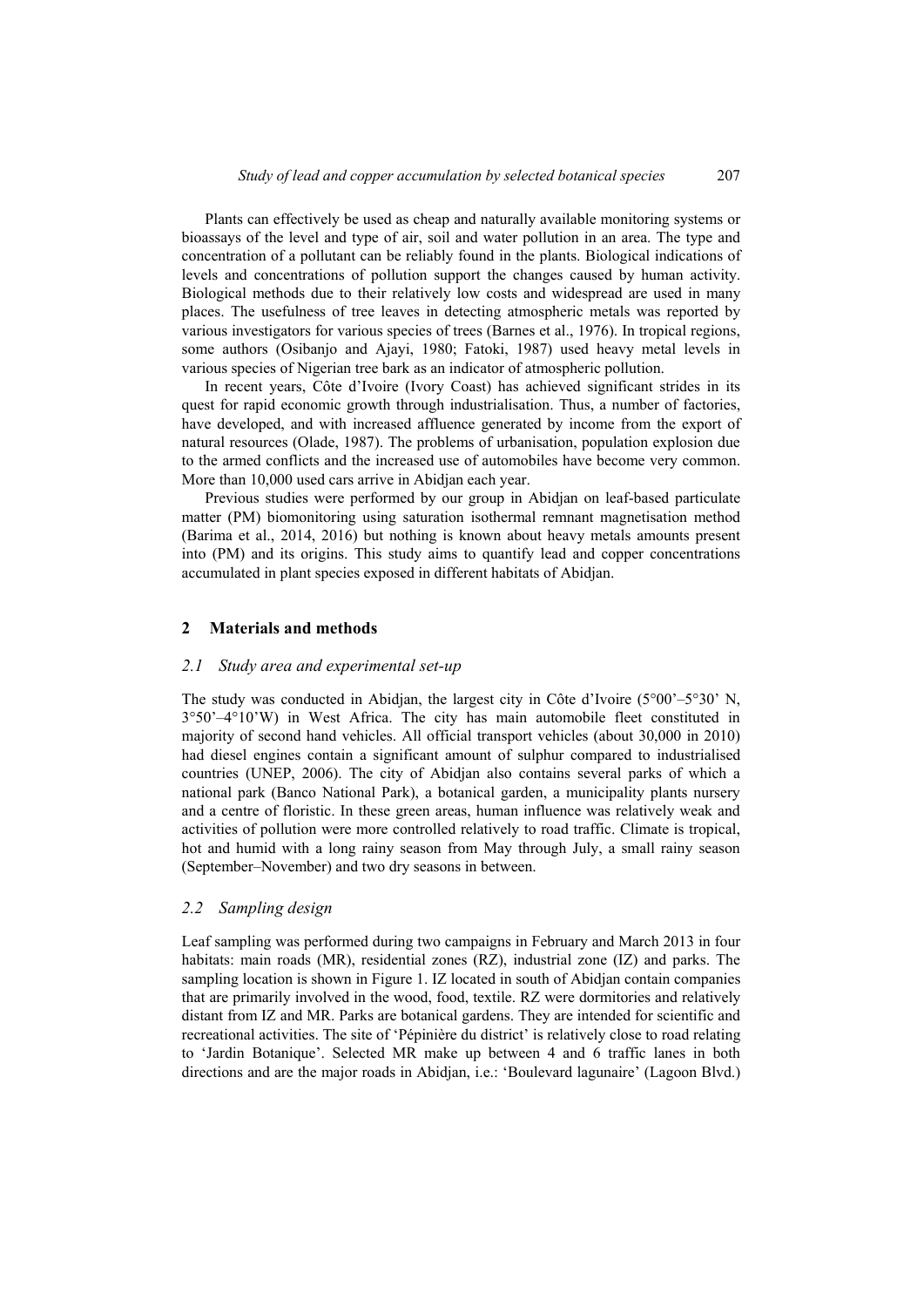and 'Autoroute du Nord' (North Highway).To avoid confusion in the main sources of pollution, roads remote to IZ were selected.

**Figure 1** Sampling sites and the considered land use classes in the urban environment of Abidjan, Ivory Coast (Côte d'Ivoire)



No rain events occurred five days prior to the sampling campaign and during the campaign itself.

## *2.3 Species characteristics*

The study was performed on five ornamental species used in Abidjan, i.e., *Barleria prionitis* L. (Acanthaceae), *Cassia surattensis* F.Muell. (Fabaceae), *Duranta repens* L. (Verbenaceae), *Ficus benjamina* L. (Moraceae), *Jatropha interrigima* Jacq. (Euphorbiaceae). These plants were grown in 13 litres pots with compost and soil during three months in a municipal garden (municipal plant nursery). After three months of growth, two pots of each studied species, which reached a height of about 1 m, were placed side-by-side in the selected sites and separated from one another of 1 m. In each habitat, these plants have remained exposed to ambient air for three consecutive months.

*B. prionitis* is an erect, prickly shrub, usually single-stemmed, growing to about 1.5 m tall. The stems and branches are stiff and smooth and light brown to light grey in colour. Leaves are elliptic to oblong, 3 to 10 cm long and 1.5 to 4 cm broad. The base of the leaves is protected by three to five sharps, pale coloured spines.

*C. surattensis* is a shrub or small tree. The leaves are bipinnate, 12.5–22.5 cm long, rachis with conspicuous stipitate glands between 2–4 lower pairs of leaflets; leaflets from 4 to 10 pairs, 2.5–7.5 cm long are elliptic to oblong and glaucous beneath. The flowers are creamy yellow in axillary corymbose raceme; sepals 8–9 mm long, broadly oblong or suborbicular; petals 1.5–2.7 cm long, broadly oblong, obtuse, shortly clawed.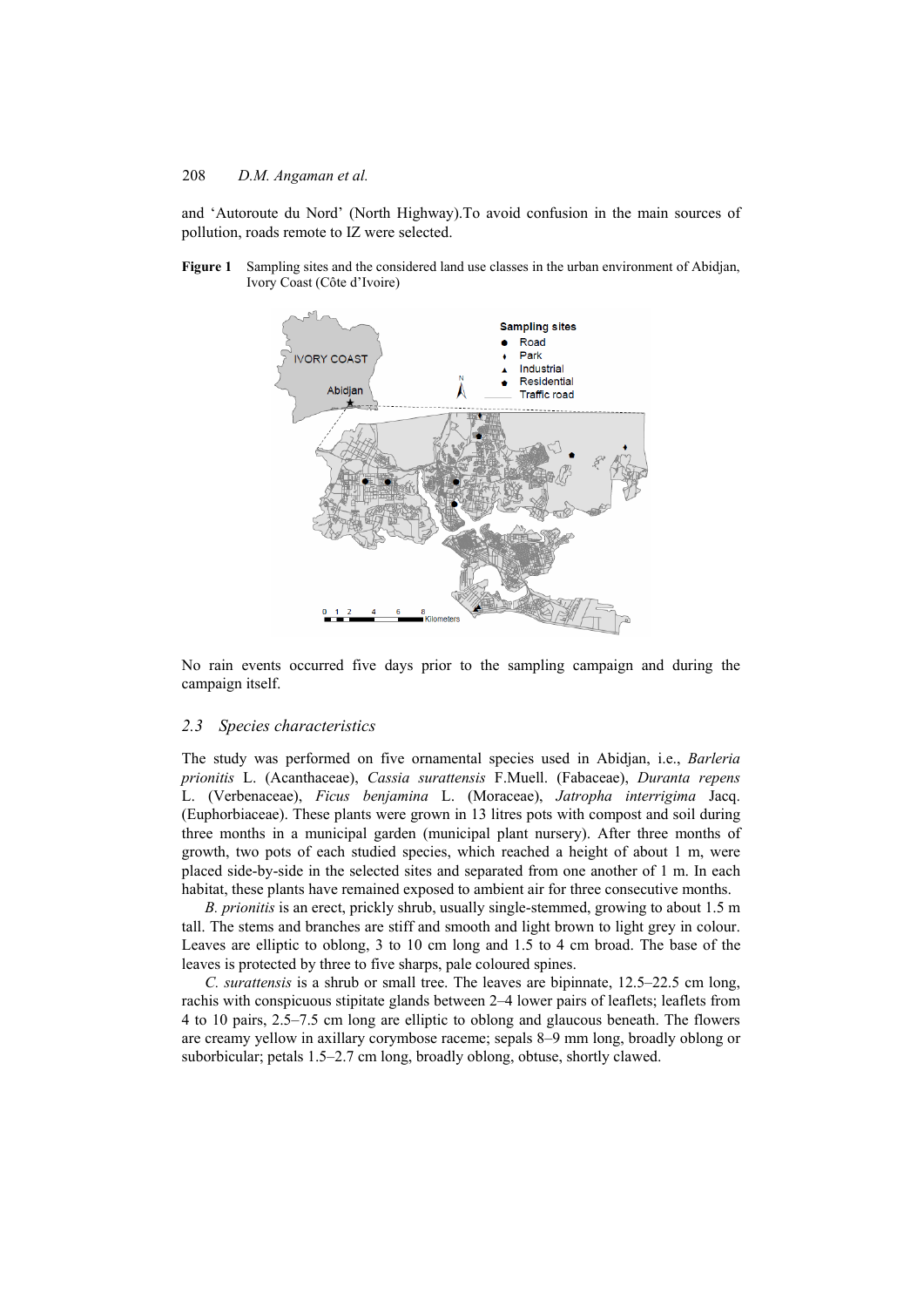*D. repens* is erect to subscandent, usually armed shrub. The leaves 1.5–5 cm long, 1–2 cm broad are obovate-elliptic, serrate to entire, cuneate, very shortly petioled. The racemes are laxly many flowered. The flowers 8–9 mm across, blue or violet, scented; bracts minute; pedicels 2–4 mm long. Calyx-tube 4 mm long, angular, appressedly pubescent. Corolla-tube c. 8 mm long, limb subequally 5-lobed with lobes 3.5–4.5 mm long, pubescent on both sides.

*F. benjamina* is a tropical evergreen tree reaching a height rarely exceeds 3 m when used as an ornamental plant. Leaves are glossy, oval of 6–13 cm long, with an acuminate tip. *J. interrigima* is an evergreen shrub or small tree with glossy leaves and densely hairy leaves when young. The plant has a rounded or narrow domed form and gets up to 4 m tall with a spread of 3 m or so, although in cultivation it is usually smaller. Leaves are extremely variable; they may be entire and elliptic or oval, or they may be fiddle shaped, or they may have three sharp pointed lobes.

## *2.4 Heavy metals monitoring*

#### *2.4.1 Leaves sampling*

At each sampling location, and for each species, six mature undamaged leaves were collected on the same plant and carefully placed in paper envelopes and directly dried at ambient temperature. No discrimination between leaf surface-accumulated and leaf-encapsulated heavy metals were done in order to quantify total lead and copper present on and in leaves

#### *2.4.2 Heavy metals determination*

Chemical determination of trace elements (Pb, Cu) was carried out by means of ICP-MS, Perkin-Elmer Elan 6000 (Serveis Científico-Tècnics, University of Barcelona). The ICP-MS were equipped with a Meinhard concentric nebuliser, cyclonic spray chamber, Pt cones and quadruple mass analyser, measuring time 50 ms, integration time 1 s and 3 replicates were used for this study. Typical instrument operating conditions for the ICP-MS were: RF power 1,150 W, plasma Ar flow rate 15 L/min, nebuliser Ar flow rate 0.8 L/min. Leaf samples (100 mg) were digested in Teflon TM containers using  $HNO<sub>3</sub>$  $(1-2 \text{ ml})$  and  $H_2O_2$   $(0.5-1 \text{ ml})$  for 14 h at 90 $^{\circ}$ C. All concentrations are expressed in  $mg.g^{-1}$  on a dry weight basis.

The calibration was done with 4 standard solutions Cu (0, 4, 8, 20, 40 ppb) and Pb (0, 2, 4,10, 20 ppb), prepared by dilution of standard solutions 1,000 ppm certified traceable to National Institute of Standards and Technology (NIST). All standards were prepared daily after subsequent appropriate dilution with high-purity deionised water (Millipore, USA). The isotopes used for the measurement were  $^{63}$ Cu and  $^{208}$ Pb, and rhodium (103Rh) was used as internal standard corrector. Rhodium allows us to correct for matrice-induced variation and instrumental drift.

## *2.5 Traffic density measurement*

The number of motor vehicles was determined by field survey with measurement intervals as follow: 06.00–07.00, 12.00–13.00, 16.30–17.30 from Monday to Sunday.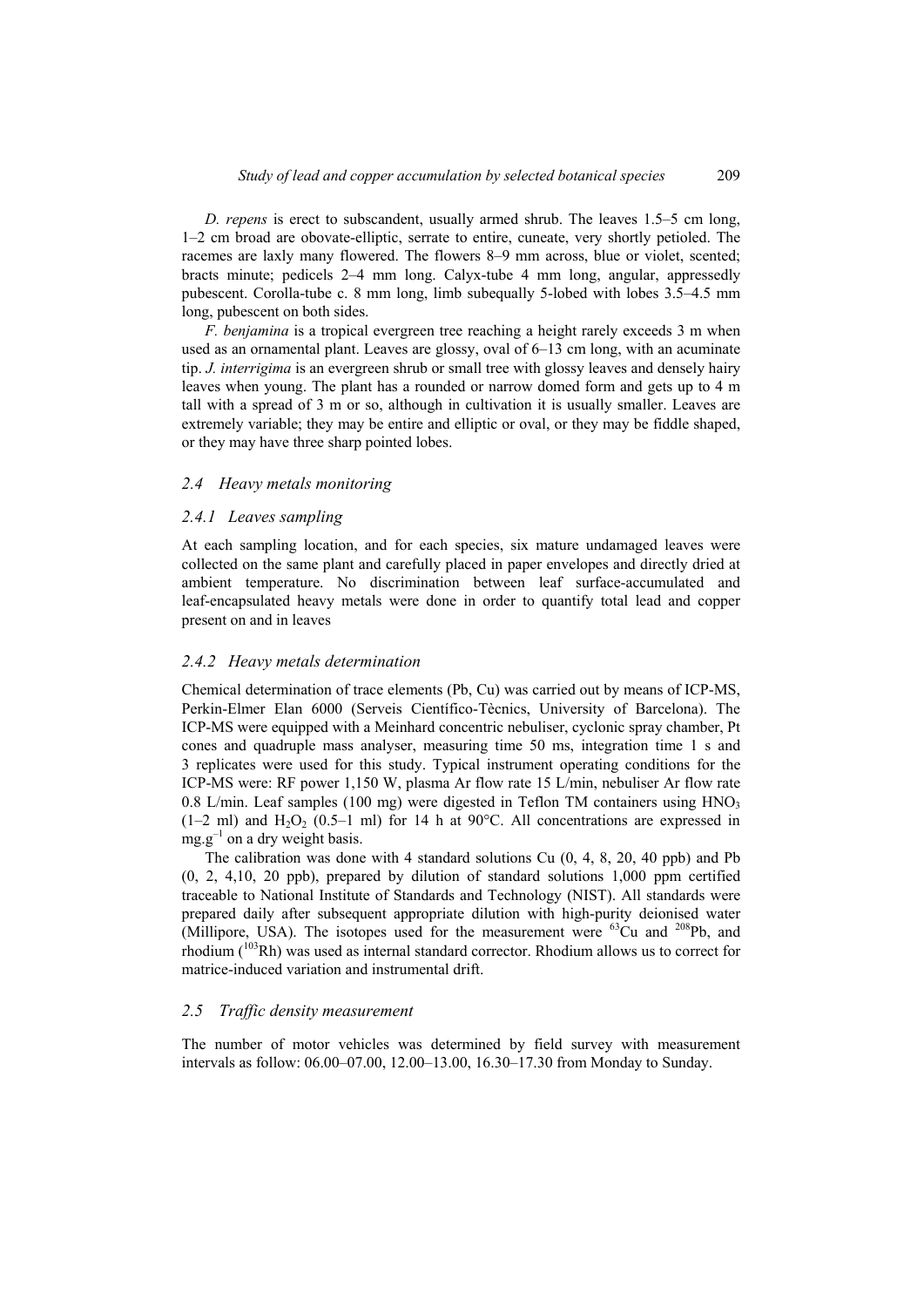#### *2.6 Statistical analysis*

The analyses were performed with Statistica software, version 7.1 (StatSoft. Inc. 1984–2005). Differences in heavy metal (Cu and Pb) in leaves species across site were assessed by one-way analysis of variance (ANOVA) with Fisher-LSD test. Site and species effects on heavy metal deposition were analysed by two-way ANOVAs. The relationship between Cu and Pb content in species leaves was analysed by correlation analysis.

#### **Figure 2** Copper and lead concentrations (mean value  $\pm$  standard deviation; n = 3) in plant species exposed in different land uses classes (MR, parks, industrial and RZ), (a) copper concentration in plant species (b) lead concentration in plant species



Notes: Land uses for each considered species with significant ( $p < 0.05$ , LSD test) differences to others are marked by different capital letters. Plant species in each land use with significant ( $p < 0.05$ , LSD test) difference to others are indicated in lowercase letters.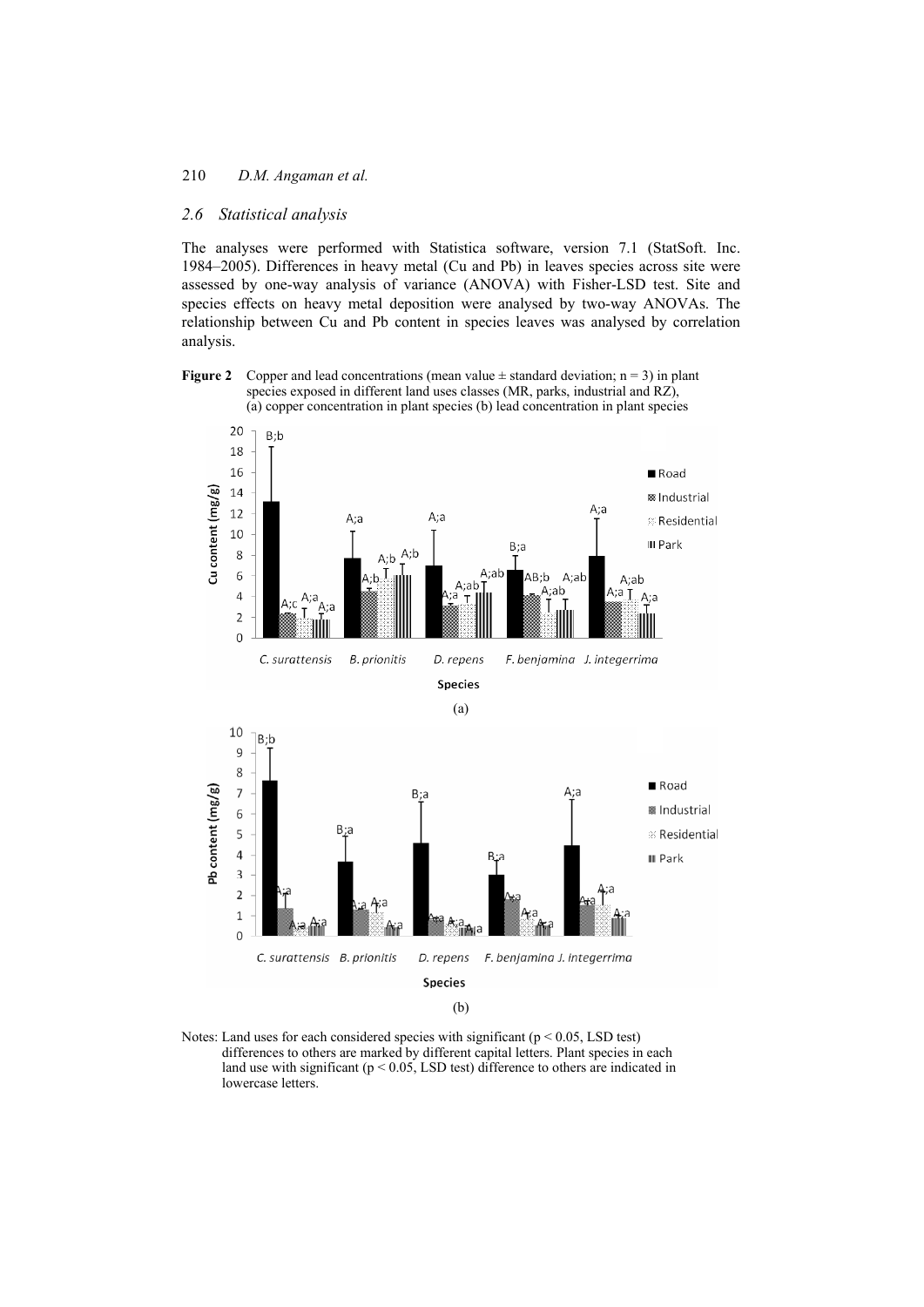| <b>Species</b>                                         |                                                                                                                                                      | C. surattensis  |            |                   | <b>B.</b> prionitis | D. repens   |                   | F. benjamina        |                 | J. interrigima     |                    |
|--------------------------------------------------------|------------------------------------------------------------------------------------------------------------------------------------------------------|-----------------|------------|-------------------|---------------------|-------------|-------------------|---------------------|-----------------|--------------------|--------------------|
|                                                        | Land use classes Sampling location                                                                                                                   |                 |            |                   |                     |             |                   |                     |                 |                    |                    |
| Main roads                                             | Autoroute du nord                                                                                                                                    | $55^{\circ}$    |            |                   |                     |             |                   |                     |                 |                    |                    |
|                                                        | Boulevard lagunaire                                                                                                                                  | $17.59^{\circ}$ | 8.97°      | 8.89ª             | $3.67^{a}$          | $12.16^{b}$ | $6.62^{b}$        | $7.07^{\circ}$      | $2.58^{bc}$     | $1.59^{b}$         | $6.26^{b}$         |
| Residential                                            | Plateau-dokui                                                                                                                                        | $2.92^{a}$      | $0.48^{a}$ | $4.77^{a}$        | 1.61 <sup>a</sup>   | $4.05^{a}$  | $0.72^{a}$        | $3.75^{abc}$        | $1.14^{\rm ab}$ | 4.71 <sup>ab</sup> | 2.19 <sup>ab</sup> |
| zones                                                  | Riviera-faya                                                                                                                                         | $1.03^{a}$      | $0.33^{a}$ | $6.71^{a}$        | $0.69^{a}$          | $2.75^{a}$  | $0.5^{\rm a}$     | $1.25^{a}$          | $0.5^{\rm a}$   | $2.64^{a}$         | $0.84^{ab}$        |
| Industrial zones                                       | $c$ anal<br>Vridi                                                                                                                                    | $2.38^{a}$      | $1.35^{a}$ | $4.55^{a}$        | 131 <sup>a</sup>    | $3.16^{a}$  | $0.78^{a}$        | $4.12^{ab}$         | ಕಿ<br>_         |                    | $1.51^{ab}$        |
| Parks                                                  | potanique<br>Jardin                                                                                                                                  | $1.34^{a}$      | $0.21^{a}$ | 5.01 <sup>a</sup> | $0.33^{a}$          | $3.38^{a}$  | 0.41 <sup>a</sup> | $1.73^a$            | $0.41^{a}$      | $1.5^{\rm a}$      | ე7 <sup>ab</sup>   |
|                                                        | ière du District<br>Pépini                                                                                                                           | $2.37^{a}$      | $0.64^{a}$ | $7.15^a$          | $0.52^{a}$          | 54ª         | $0.57^{a}$        | 3.76 <sup>abc</sup> | $0.64^{a}$      | 3.23 <sup>ab</sup> | .03 <sup>ab</sup>  |
| Different letters a, b,c<br>Notes: Mean values on each | vertical column marked by the same letter do not differ. Significantly different if $(p < 0.05)$<br>malcate significant differences between species. |                 |            |                   |                     |             |                   |                     |                 |                    |                    |

| Table 1 | Content of heavy metals (Cu and Pb; mg/g) in plant species leaves at all sampling |
|---------|-----------------------------------------------------------------------------------|
|         | location                                                                          |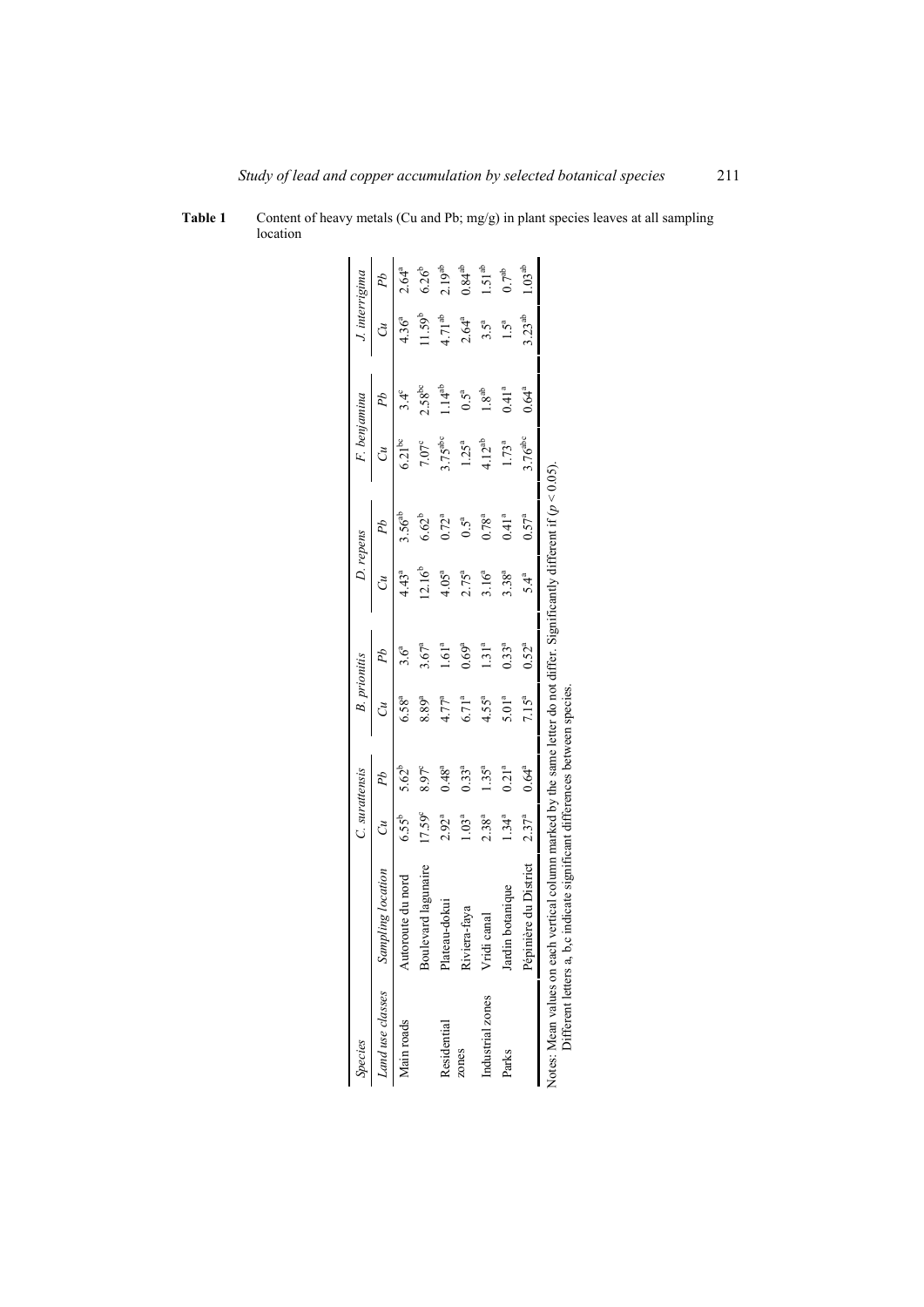## **3 Results and discussion**

Biomonitoring is common tools for assessing air pollution. Some investigations revealed the usefulness of higher plants for investigating selected heavy metals (Caggiano and Ragosta, 2001). In our study, mean Cu and Pb concentrations measured in four land use classes (MR, Residential, Industrial and Parks) from five plant species leaves (*Barleria prionitis*, *Cassia surattensis*, *Duranta repens*, *Ficus benjamina*, *Jatropha interrigima*) are summarised in Figure 2 and Table 1.

Relating to the land use classes, about levels of Cu and Pb, there is no significant difference in RZ, parks and IZ ( $p > 0.05$ ). However, along roads generally showed high levels of copper and lead, the highest values reached 13 mg.g<sup>-1</sup> and 7.5 mg.g<sup>-1</sup> respectively. While the lowest were found in parks with the values  $2 \text{ mg} \cdot g^{-1}$  for Cu and 0.5 mg.g<sup>-1</sup> for Pb. The most polluted land use class was MR. These results also suggest that the major source of pollution were car exhaust and confirm those obtained by Bukowiecki et al. (2010), Kardel et al. (2012) in temperate regions also in West Africa by Osibanjo and Ajayi (1980) and Fatoki (1987). The high heavy metal contents in plant samples collected from roadsides are due mostly to the density of traffic. Along the major roads, the sampling site of Boulevard lagunaire (lagoon Blvd) with about 6,000 vehicles per hour recorded higher values than the site of Autoroute du Nord (North highway) (about 4,000 vehicles/h) . The main species in which these values were observed is *C. surattensis*, 17.59 mg.g<sup>-1</sup> for Cu and  $8.97$  mg.g<sup>-1</sup> for Pb. Lagoon Blvd is located in the administrative neighbourhood of Abidjan's City. It communicates to a bridge which separates the South and the North of Abidjan. The high concentrations of heavy metals showed that this road had more traffic density than North highway.

The sources of Pb on roads are automobile emissions of gasoline combustion; Cu from overhead wires and brake pads usury (Pacyna, 1983; Kakareka et al., 2004). The mean heavy metal concentrations of plant leaf samples in Abidjan were found to be at the upper range of values reported in the literature such as Tel-Aviv, Israel (Garty et al., 1977) and Italy (Loppi and Pirintsos, 2003).

High, or at least better, air quality was observed in parks and residential areas as opposed to roads which are in agreement with results of other studies, including those of Weijers et al. (2004) and Serbula et al. (2010). These authors showed that air quality was better within parks and worsened when approaching roads. The recent study published about air quality of Abidjan by Barima et al. (2016) on leaf-based PM biomonitoring using three ornamental plant species (*Jatropha interrigima*, *Ficus benjamina*, *Barleria prionitis*) showed that leaf saturation isothermal remnant magnetisation was two to ten times higher at roadsides than in parks.

The low pollution in industrial similar to residential and parks may be due to the fact that in the sampling site there were neither refineries nor metallurgical industries.

In the two-way ANOVAs between localities and species, both factors, as well as their interaction, were not significant for Cu and Pb (Table 2). Only sites had significant difference to the pollution ( $p < 0.05$ ). This result confirms that major roads are the main polluted site and it has been demonstrated in previous studies in Abidjan. In our survey, plant species are not source of variation in accumulating heavy metals  $(p > 0.05)$ . Whatever the plant species used leaves would captured heavy metals. However, *C. surattensis* at roadsides showed the highest deposition of Cu and Pb.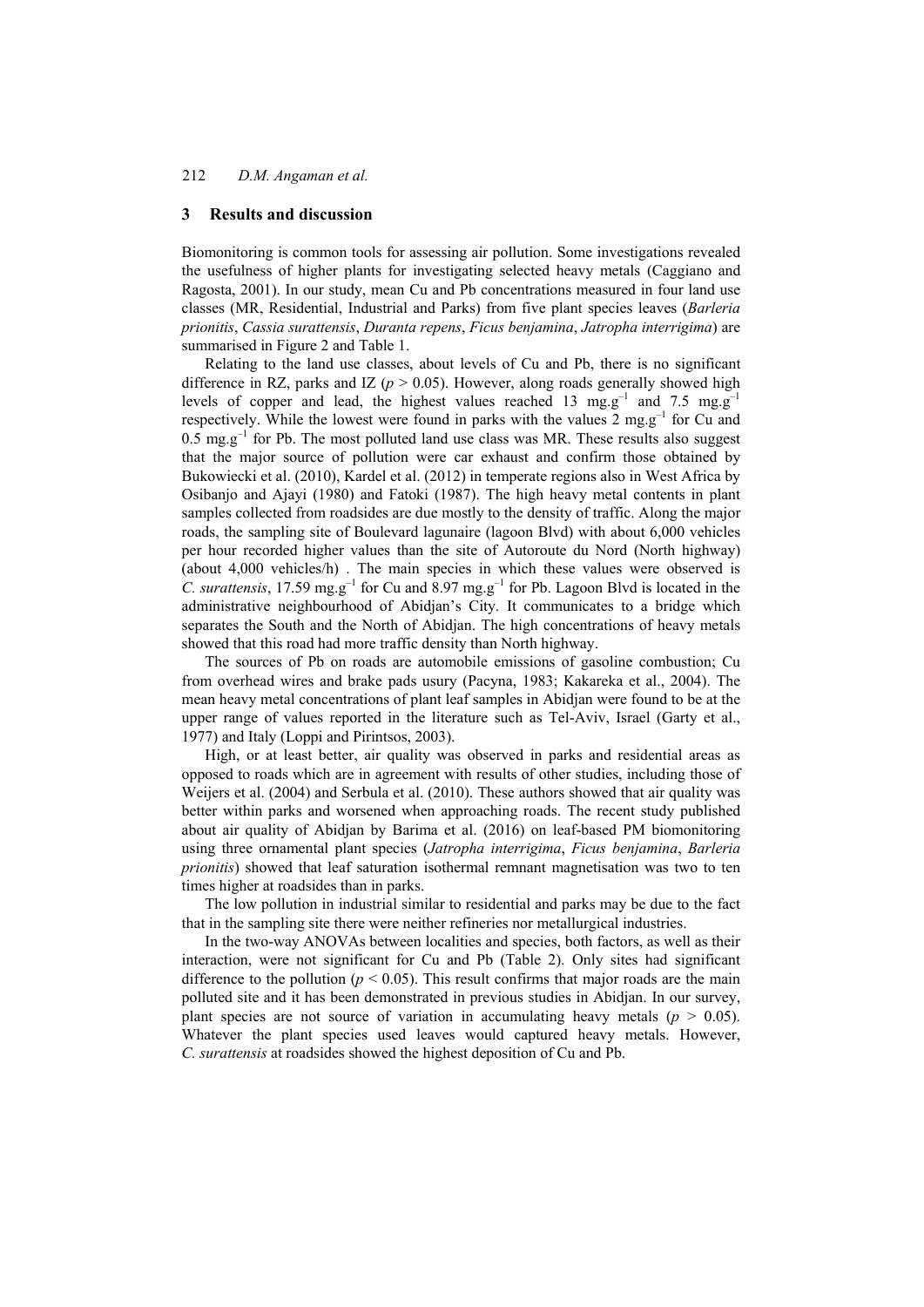**Table 2** Two-way ANOVA for species (*C. surattensis*, *B. prionitis*, *D. repens*, *F. benjamina*, and *J. integerrima*) and site (Autoroute du nord, Boulevard lagunaire, Plateau-dokui, Riviera-faya, Vridi canal, Jardin botanique, and Pépinière du District) effects on Cu and Pb concentration in leaves

| Variable    | Source of variation | df             | F        | p        |
|-------------|---------------------|----------------|----------|----------|
| Cu (mg/g)   | <b>Species</b>      | 4              | 0.9398   | 0.449914 |
|             | <b>Site</b>         | 6              | 17.9496  | 0.000000 |
|             | Species and site    | 24             | 1.5552   | 0.100515 |
|             | Error               | 44             |          |          |
| $Pb$ (mg/g) | <b>Species</b>      | $\overline{4}$ | 0.47448  | 0.754193 |
|             | Site                | 6              | 14.01535 | 0.000000 |
|             | Species and site    | 24             | 1.06904  | 0.412727 |
|             | Error               | 44             |          |          |

**Figure 3** Correlation between Cu and Pb contents in the studied species



Cu content (mg/g)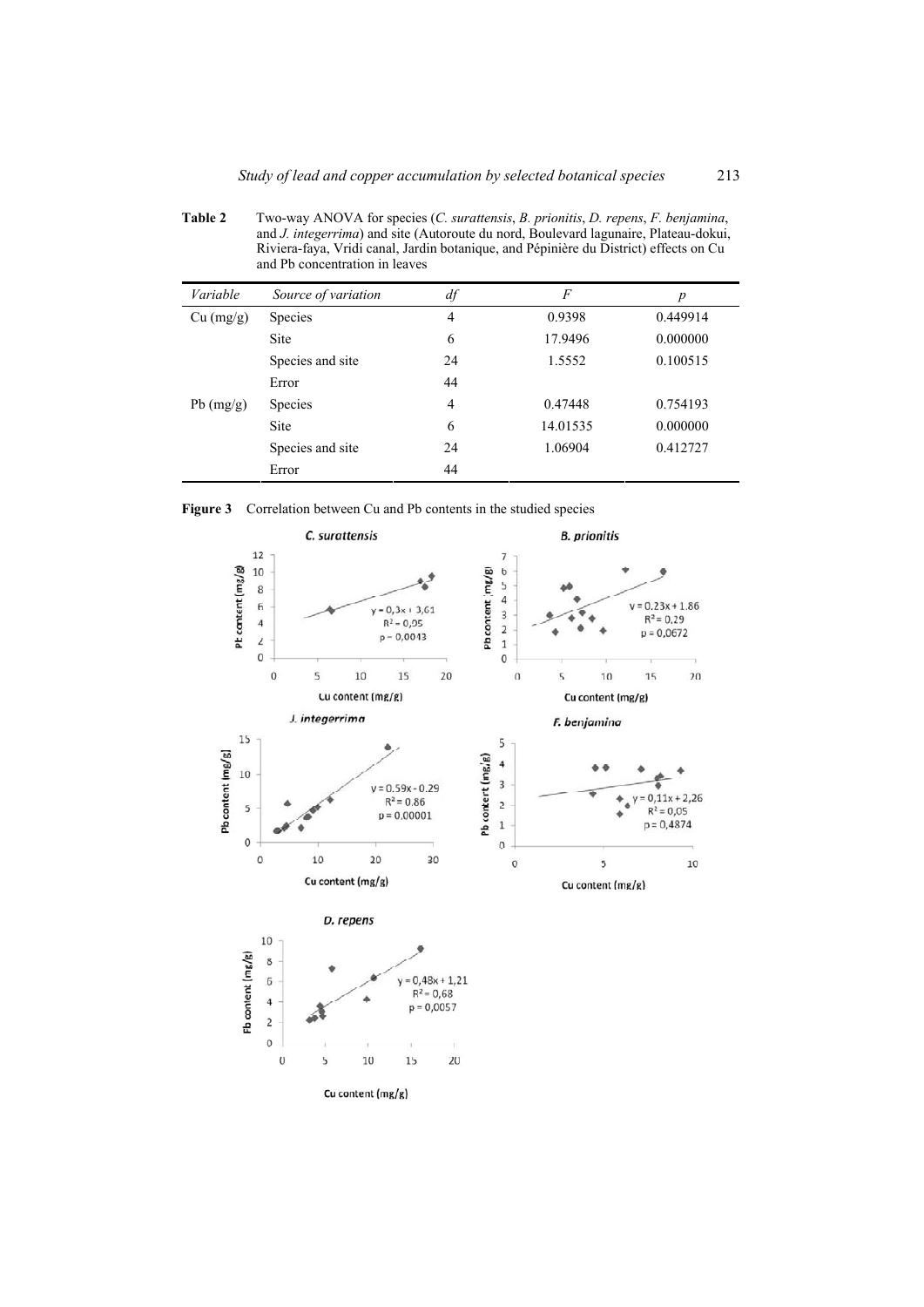The possible relationship between lead and copper concentration in plant species was analysed and a significant positive correlation between lead and copper concentration in three leaves species, *Cassia surrattensis* (*r* = 0.974; *p* = 0.0043), *Duranta repens*  $(r = 0.824; p = 0.0057)$  and *Jatropha interrigima*  $(r = 0.927; p = 0.00001)$  (Figure 3) were found. These species captured in relatively same amount Pb and Cu present in air.

#### **4 Conclusions**

Our study showed that the higher amount of lead and copper accumulated by plant species (*Barleria prionitis*, *Cassia surattensis*, *Duranta repens*, *Ficus benjamina*, *Jatropha interrigima*) exposed in different sites of Abidjan in order to evaluate air quality is mostly dependent on traffic density. However, parks, residential and IZs showed similar deposition trends.

In addition lead and copper were higher on mature leaves of *Cassia surattensis*  at MR.

Selected heavy metal concentrations in the five plant species observed in this study were consistently higher than certains showed to another area even in West Africa.

However, a significant positive correlation between lead and copper concentration were found in three leaves species, *Cassia surrattensis*, *Duranta repens*, and *Jatropha interrigima*.

### **References**

- Abdulla, M. and Chmielnicka, J. (1990) 'New aspects on the distribution and metabolism of essential trace elements after dietary exposure to toxic metals', *Biological Trace Element Research*, Vol. 23, pp.25–53.
- Barima, Y.S.S., Angaman, D.M., N'gouran, K.P., Koffi, N.A., Kardel, F., De Canière, C. and Samson, R. (2014) 'Assessing atmospheric particulate matter distribution based on Saturation Isothermal Remanent Magnetization of herbaceous and tree leaves in a tropical urban environment', *Science of the Total Environment*, Vol. 470, No. 47, pp.975–982.
- Barima, Y.S.S., Angaman, D.M., N'gouran, K.P., Koffi, N.A., Tra Bi, Z.F. and Samson, R. (2016) 'Involvement of leaf characteristics and wettability in retaining air particulate matter from tropical plant species', *Environment Engineering Research*, Vol. 21, No. 2, pp.121–131.
- Barnes, D., Hamadah, M.A. and Ottaway, J.M. (1976) 'The lead, copper and zinc content of tree rings and bark', *Science of Total Environment*, Vol. 5, No. 1, pp.63–67.
- Borowiak, K., Zbierska, J., Barałkiewicz, D., Hanć, A., Budka, A., kayzer, D. and Kawala, A. (2014) 'Biomonitoring of air pollution by trace elements using Italian Ryegrass (Lolium multiflorum L.'Lema')', *Polish Journal of Environmental Studies*, Vol. 3, No. 3, pp.681–688.
- Bukowiecki, N., Lienemann, P., Hill, M., Furger, M., Richard, A., Amato, F., Prévôt A.S.H., Baltensperger, U., Buchmann, B. and Gehrig, R. (2010) 'PM10 emission factors for non-exhaust particles generated by road traffic in an urban street canyon and along a freeway in Switzerland', *Atmospheric Environment*, Vol. 44, No. 19, pp.2330–2340.
- Caggiano, R. and Ragosta, M. (2001) 'Rye grass species as biomonitors atmospheric trace elements emissions', *Fresenius Environmental Bulletin*, Vol. 10, No. 1, p.31.
- Duffus, J.H. (2002) 'Heavy metal a meaningless term?', *Pure and Applied Chemistry*, Vol. 74, No. 5, pp.793–807.